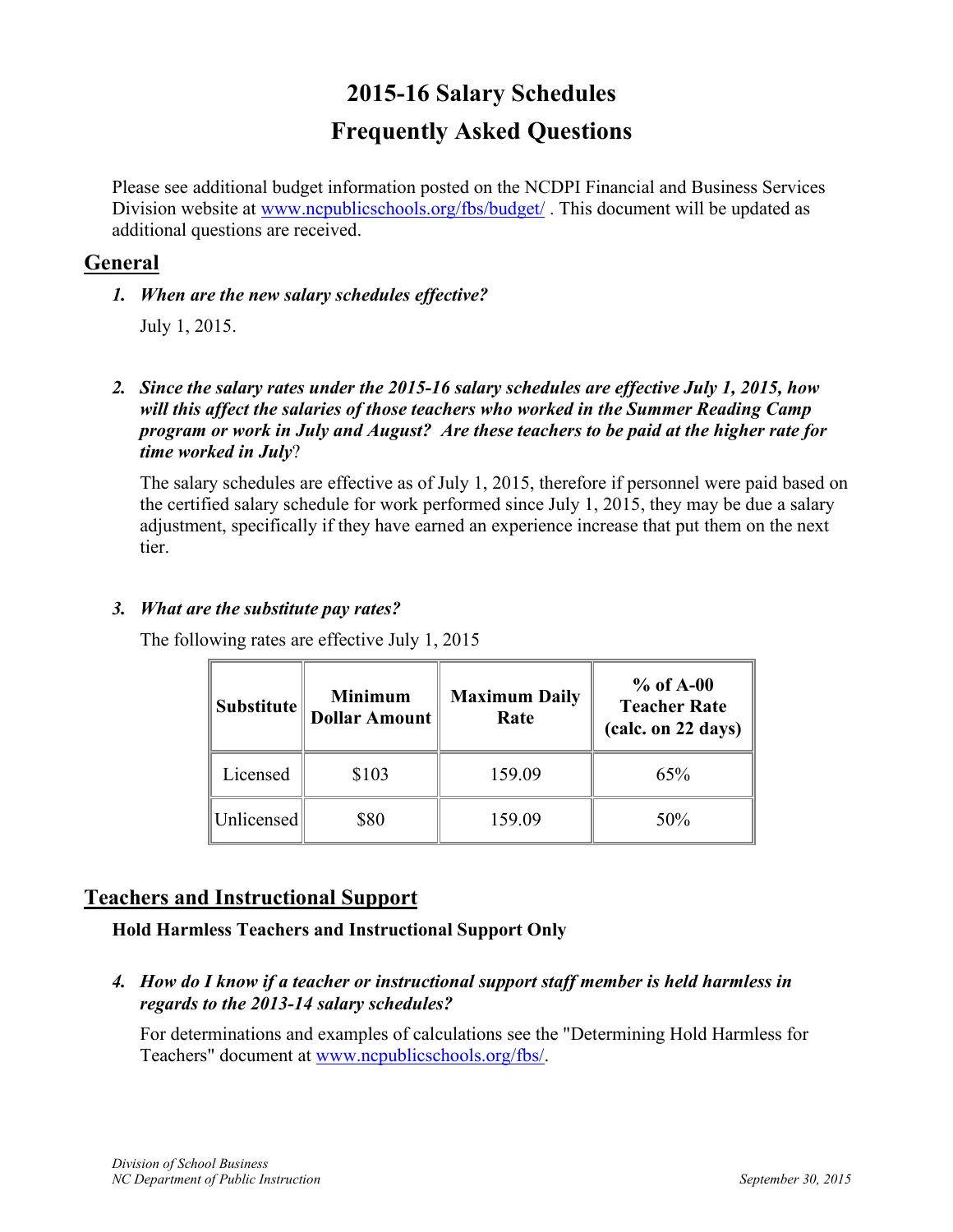# *5. If a 30-year teacher terminated employment in 2014 or before and is re-employed in 2015- 16, is this teacher held harmless?*

No, the hold harmless language is not applicable to a teacher who terminated employment prior to July 1, 2015 and has been paid out. If a teacher terminates employment and then returns to work, he or she will be paid on the 2015-16 salary schedule.

### *6. Do teachers and instructional support staff members still receive longevity?*

Teachers and instructional support staff members are not eligible to earn longevity starting July 1, 2014. The longevity payments were built in to the schedule in 2014-15.

### *7. How do we code the certified salary for the held harmless teachers to prevent an audit exception?*

In order to avoid an audit exception, the salary has to be broken out between the 2015-16 certified rate and amounts greater than the 2015-16 certified rate.

#### *Example: A teacher with 36 years of state service and educator years of service, a Masters, NBPTS and Phd supplements.*

|                               |             |  | 2015-16: Teachers Get Higher Of: |                        |  |
|-------------------------------|-------------|--|----------------------------------|------------------------|--|
|                               |             |  | <b>Last Year Plus</b>            |                        |  |
|                               | 2013-14     |  | \$1,000                          | 2015-16 State Schedule |  |
|                               | \$          |  |                                  |                        |  |
| Bachelor Base (36+ Years)     | 53,180      |  | \$53,180                         | \$50,000               |  |
|                               |             |  |                                  |                        |  |
| Master Supplement $(10\%)$    | 5,320       |  | 5,320                            | 5,000                  |  |
|                               |             |  |                                  |                        |  |
| NPBTS Supplement (12%)        | 7,020       |  | 7,020                            | 6,000                  |  |
|                               |             |  |                                  |                        |  |
| PhD $(\$2,530/year)$          | 2,530       |  | 2,530                            | 2,530                  |  |
|                               |             |  |                                  |                        |  |
| <b>Total Certified Salary</b> | 68,050      |  | 68,050                           | 63,530                 |  |
|                               |             |  |                                  |                        |  |
| Longevity $(4.5\%)$           | 3,062       |  | 3,062                            |                        |  |
| Legislated Bonus [Section]    |             |  |                                  |                        |  |
| 9.1.(e)                       |             |  | 1,000                            |                        |  |
| <b>Total State</b>            |             |  |                                  | \$                     |  |
|                               |             |  |                                  |                        |  |
| <b>Compensation</b>           | \$71,112(a) |  | \$72,112(c)                      | 63,530(b)              |  |

This teacher is paid \$72,112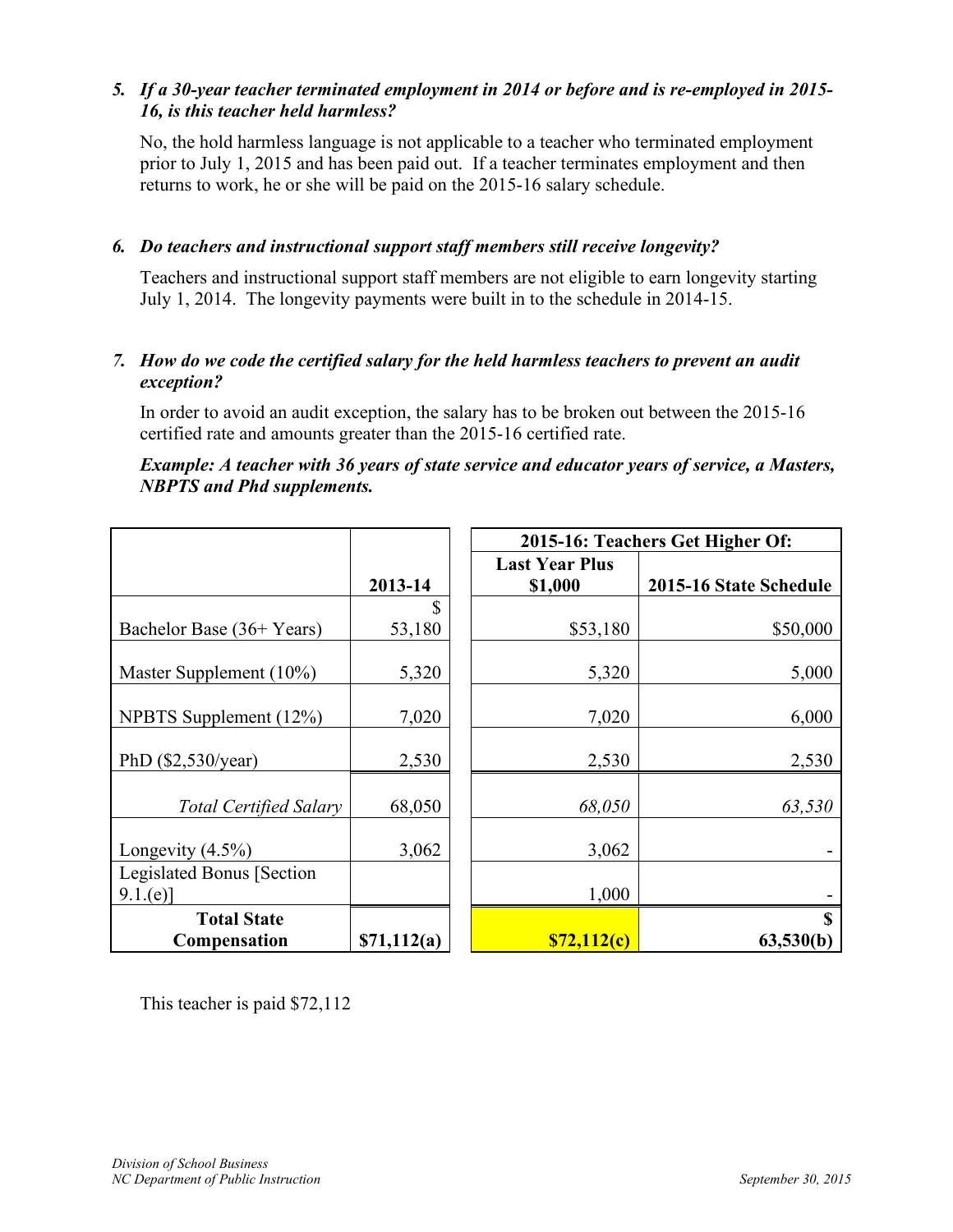# **Coding**

The salary system will certify based on the 2015-16 salary schedule - \$63,530. Salary in excess of this amount must be coded separately using the object code 129.

If the above teacher was paid from the State Classroom Teacher Allotment the coding is as follows:

1-5110-001-121 \$63,530 (b) 1-5110-001-129 \$8,583 (\$72,113 (c) - \$63,530 (b))

Note : The \$1,000 bonus from last year is now part of the 129 object code and should not be coded to object 183)

Federally paid employees in this situation will be coded to their regular salary federal PRC.

### *8. Are we to code the \$1,000 held harmless bonus that a teacher received in 2014-15 and continues to receive in 2015-16 to PRC 045?*

No. In 2014-15, the legislation directed the LEAs to pay this as a monthly bonus. In 2015-16 the \$1,000 is considered part of the hold harmless salary and the \$1,000 should be paid with the regular salary and out of the same PRC as that salary.

# *9. Do we allow the amounts coded to object 129 to be spread over 12 months for those on installments?*

Yes, the object code 129 is salary and should be treated in the same way as object code 121. Therefore, if the employee has elected to be on 12-month installments, both 121 and 129 should be paid over 12 months.

# *10. If a teacher has a day without pay, is this charged against the salary differential "129" as well as the regular salary?*

Yes, the pay coded to "129" is salary for work performed, and would be deducted for a day without pay.

#### *11. Do individuals who are held harmless to the 2013-14 teacher salary schedule get a raise?*

Possibly. If the individual is held harmless and they change longevity tiers (for instance increase from 24 years of state service to 25 years of state service) in 2015-16, their longevity portion of the held harmless will be paid at the rate of their current years of service (i.e. 4.5% instead of 3.25%).

#### *12. Is there any legislation protecting the salary schedules beyond this year?*

The salary schedules in Session Law 2015-249 are only guaranteed for fiscal year 2015-16.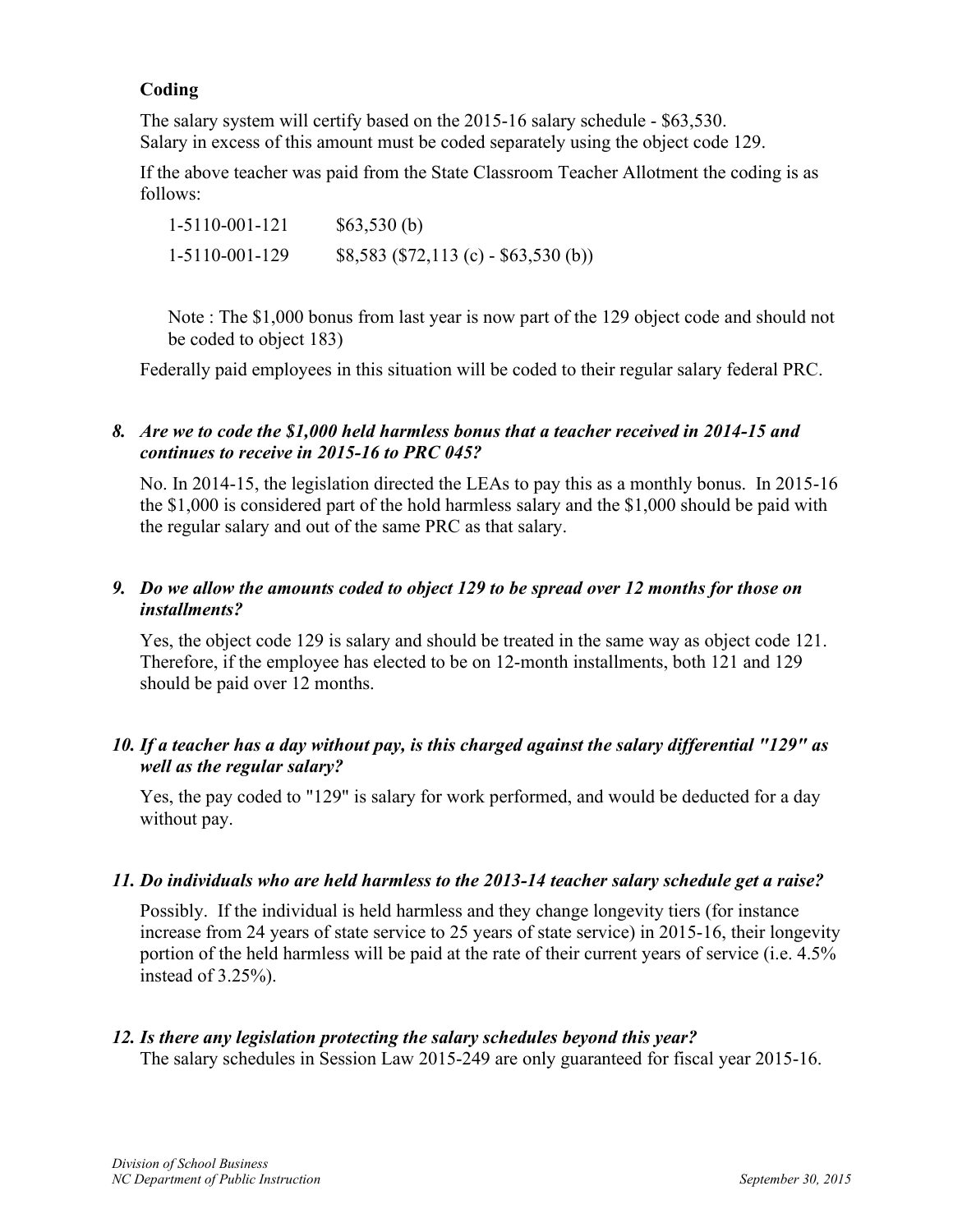# *13. How should salaries be adjusted in November for employees who are held harmless and who did NOT renew their National Board certification?*

These employees will not be eligible for the National Board certification increase when their certification expires. Therefore, their certified rate will be adjusted down to remove the National Board supplement. Compare the 2013-14 certified rate without National Board certification and the longevity earned at the 2015-16 rate, plus any portion of the \$1,000 bonus received in 2014-15 (if applicable) to the 2015-16 salary schedule. If the 2013-14 rate is still higher, they are held harmless at the non-National Board certified rate.

# **School-Based Administrators**

The budget bill changed the general statute that allows school based administrators to be paid from the teachers salary schedule.

*Teachers and instructional support personnel who are paid on the teacher salary schedule and become an assistant principal without a break in service (on or after that date.July 1, 2009 shall be paid on a monthly basis at least as much as they would be paid as a classroom teacher employed by that local school administrative unit.* 

*An assistant principal who becomes a principal without a break in service shall be paid, on a monthly basis, at least as much as he or she would earn as an assistant principal employed by that local school administrative unit."*

# *14. What is the impact of removing the July 1, 2009 date in the AP section?*

Before July 1, 2015 only APs who became an AP on or after July 1, 2009 were eligible to be paid on the higher schedule. The general Assembly deleted the July 1, 2009 date, therefore all assistant principals may be paid at least as much as they would be paid as a classroom teacher employed by that local school administrative unit.

# *15. I have an AP who became an AP from a teacher position without a break in service in 2007. Are they now eligible to be paid on the higher salary?*

Yes.

# *16. 9/30/2015 I have an AP who became an AP from a teacher position without a break in service in 2007. Are they eligible for retroactive pay back to July 1, 2009, if applicable?*

Technical Corrections Bill HB 259 Section 3.2 clarified the language stating that there is no retroactive pay for years before July 1, 2015.

# *17. How do I determine which salary to include?*

The legislation requires that the pay that is provided on a monthly basis should be included. Therefore, the certified salary amount, plus local salary supplements/bonuses if it is paid monthly.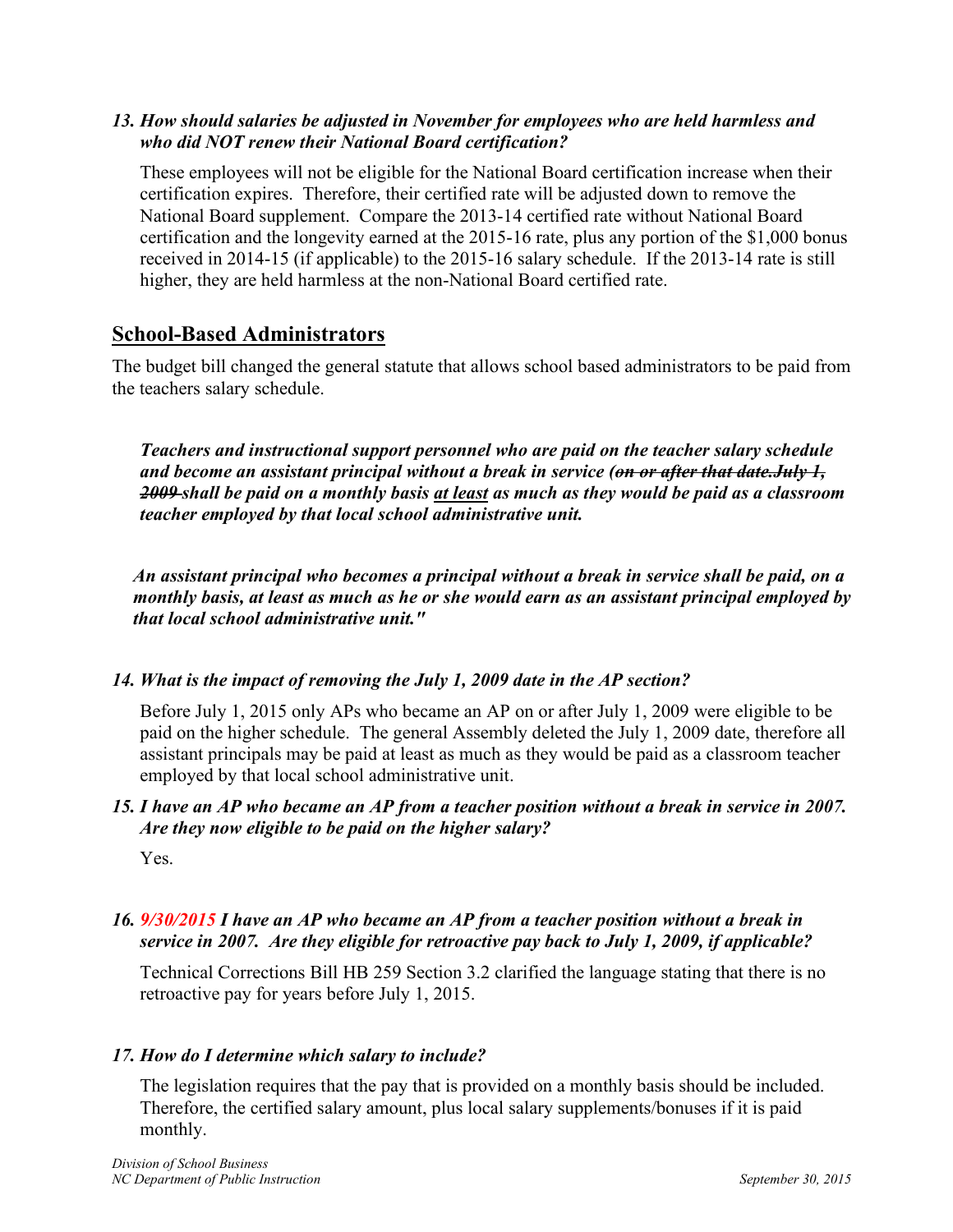#### *18. If an AP is paid on the teacher scale, do they receive longevity?*

Yes. They will receive longevity.

### *19. Does the rule allowing APs to be paid at the teacher rate if higher also apply to principals in the same situation?*

Yes, the new language in the 2015 budget bill adds language to allows an assistant principal who becomes a principal without a break in service to be paid, on a monthly basis, at least as much as he or she would earn as an assistant principal employed by that local school administrative unit*.*

For example, if your district pays principals a \$500 month bonus that teachers do not get, add the \$500 to the principal salary schedule amount to determine the higher of the two salaries).

#### *20. If an AP is paid from the teacher schedule per GS115C-285(8), how do we code the salary?*

Example. For an assistant principal with 17 years of experience who was a teacher in 2014 and became an AP in 2015 without a break in service:

His or her certified salary as a 17-year "M" teacher would be \$4,785;

His or her certified salary as a 17-year assistant principal would be \$4,547;

This person would be paid \$4,785 and would continue to be eligible for longevity.

Coding:

1-5400-005-116 \$4,547 1-5400-005-129 \$238 **Total \$4,785**

# *21. If a Principal is paid on a schedule higher than the principal schedule, how do we code the salary?*

The coding will be similar to #21 above, but object code 114 should be used instead of 116.

### *22. Do we still pay provisionally licensed APs the higher of their teacher pay or do we pay them first- year AP pay? If we do this, they will make more with a provisional license than with a clear administrator's license.*

Yes, you will pay provisionally licensed AP's the higher of their teacher pay or the first year of the AP salary schedule. Once they have a clear license, you will apply GS 115-285(8).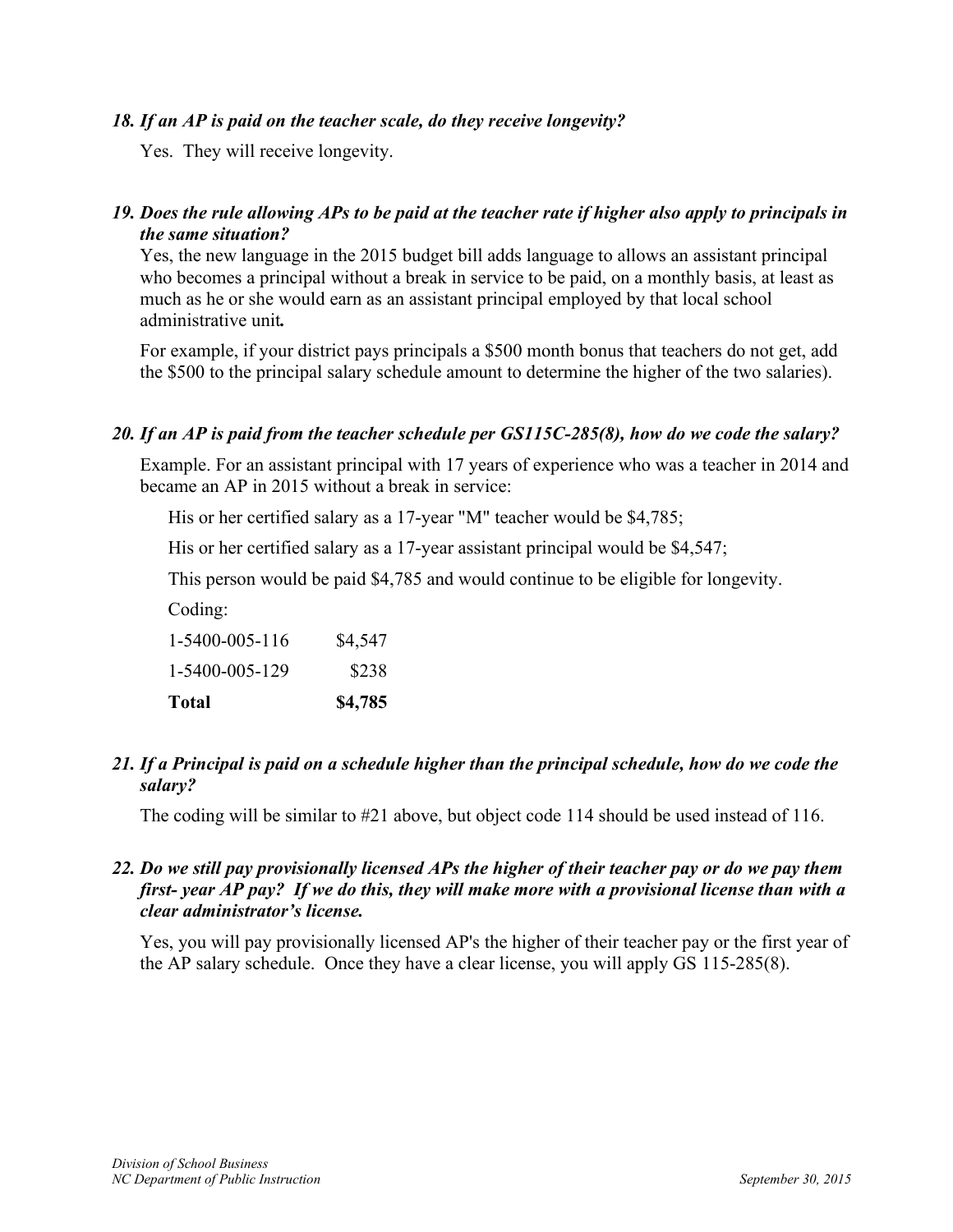#### **No Increase Bonus**

#### *Section 9.2(i)*

*Effective July 1, 2015, any School-Based Administrator (SBA) paid on the State Salary Schedule in the 2013-2014 school year and employed on July 1, 2015 who does not receive a salary increase on this salary schedule shall receive a non-recurring salary bonus of \$809.00.*

#### *23. Who is eligible for the above bonus?*

Assistant Principals and Principals who were paid on the State Salary Schedule in 2013-14 and did not receive a salary increase.

If a SBA received ANY increase to their pay, they are NOT eligible for any portion of the bonus. If the individual did not receive an increase in pay they are eligible for the bonus.

Examples below

- 1. Principals who do not have enough years of experience to move off the lowest step of their respective schedule receive the \$809. (i.e. Principal I with 12 years of experience in 2014- 15, Principal IV with 17 years of experience etc.).
- 2. Any SBA who did not receive a step increase because they did not earn enough experience to get a bump, receive the \$809.
- 3. All SBA at the top of the scale receive the \$809 because there is no change to the top step.

#### *24. Why isn't the AP who did not get off the first step eligible for the \$809?*

The first step of the AP scale was increased in value (\$81 per month), therefore, these employees received an increase.

#### *25. Is the \$809 prorated based on percent employed?*

Yes, the \$809 is to be prorated based on percent employed. Therefore, a 75% employed SBA received \$606.75, paid in monthly amounts for his or her contract term.

#### *26. Is the \$809 paid as a lump sum or monthly?*

The \$809 is paid in monthly amounts for his or her contract term.

#### *27. Are newly hired SBAs eligible for the \$809?*

The SBA must have been employed in the 2013-14 school year and employed on July 1, 2015 to be eligible.